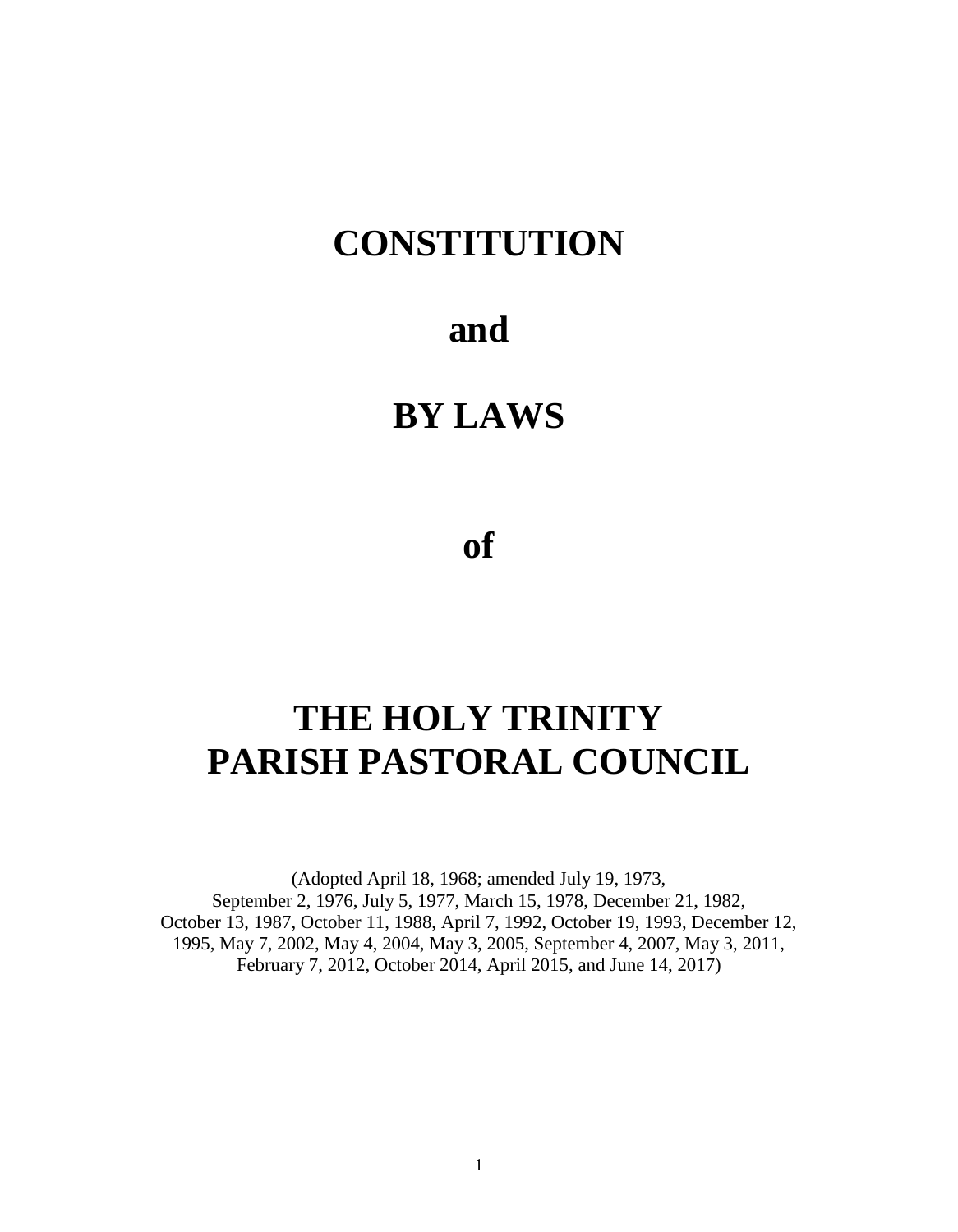# **CONSTITUTION**

### **MISSION STATEMENT**

Holy Trinity is a Jesuit Catholic Parish that welcomes all to:

Accompany one another in Christ Celebrate God's love Transform lives

### **Preamble**

As members of the people of God who are Holy Trinity Parish of Georgetown, Washington, DC, we hereby unite to form a Parish Pastoral Council. We do so as representatives of the people of Holy Trinity Parish, dedicated to their service. In union with one another, with our Pastor, our Archbishop, the Holy Catholic Church, and under the prayerful guidance of the Holy Spirit, we accept responsibility with our Pastor in the service of Holy Trinity Parish.

### **ARTICLE I**

### **Name**

The name of this organization, established April 18, 1968, shall be The Holy Trinity Parish Pastoral Council, hereinafter referred to as the Council.

### **ARTICLE II**

#### **Objective and Responsibilities**

The main objective of the Council is to promote the pastoral activity and stewardship of the Parish. The Council advises and assists the Pastor in exercising leadership through planning, setting goals and priorities, coordination, motivation, support and evaluation, and to:

- 1. Implement and restate, as necessary, the Mission of Holy Trinity Parish.
- 2. Set goals and monitor the progress of the parish in achieving those goals in fulfillment of the parish mission statement.
- 3. Provide guidelines and support for Council Committees and Ad Hoc Committees of the Council.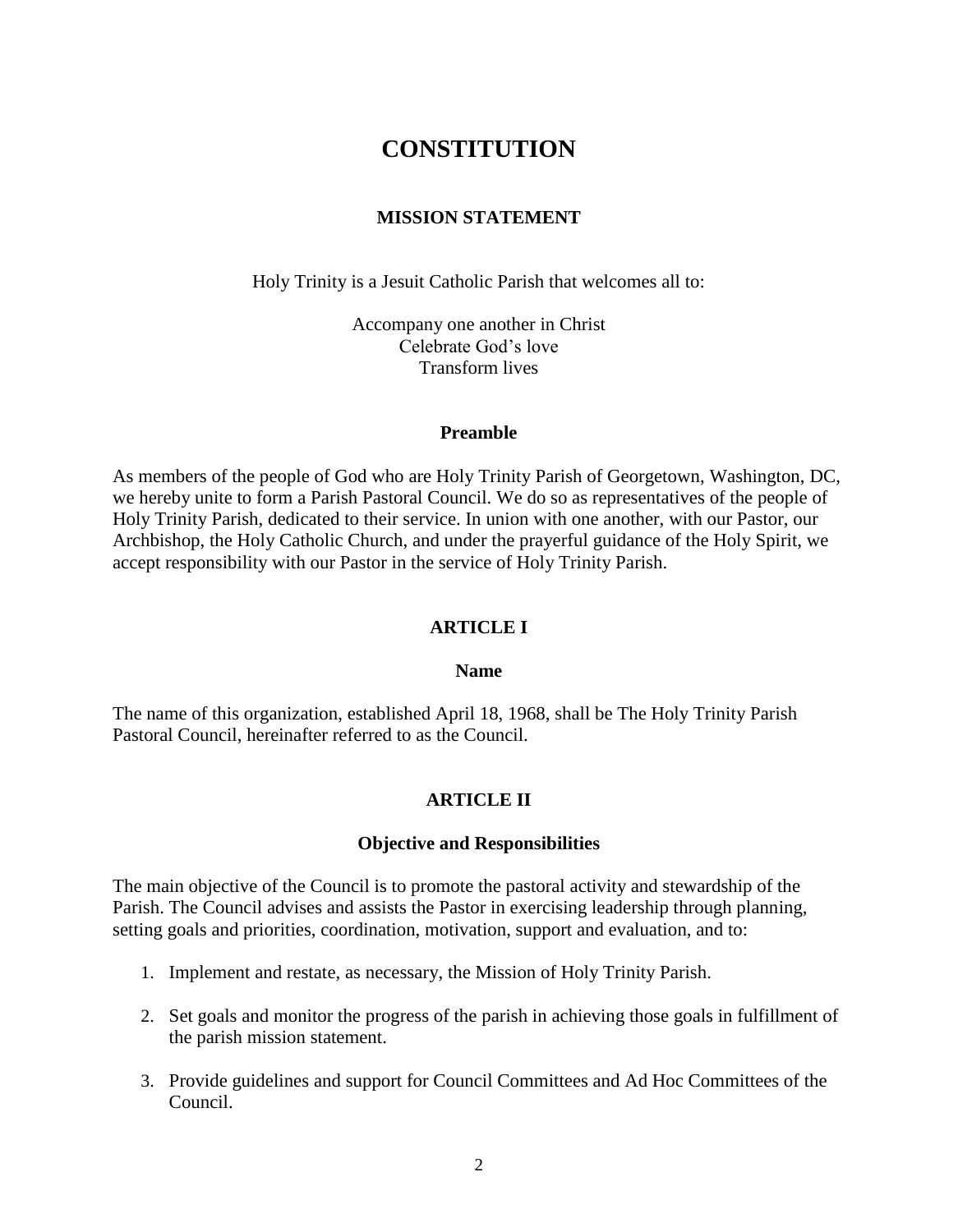- 4. Encourage, facilitate, support and provide liaison with all Parish organizations and activities, mindful of the Parish Mission Statement.
- 5. Work in union with the Parish Finance Council ("Finance Council") to oversee financial and physical resources, consistent with the mission and goals of the Parish.
- 6. Review the annual budget as prepared by the Finance Council.
- 7. Report annually to the Parish on the achievement of the goals in fulfillment of the parish mission.

# **ARTICLE III**

## **Membership**

- 1. The size of the Council shall be set at 12 as of September 2017. Four members shall be elected annually for three-year terms by a vote of those parishioners who satisfy the request of this Article III, Section 7. If it is necessary to increase the number of Council members to reach 12, the Pastor may, with the consent of the Council, appoint a maximum of two members a year to serve one-year terms.
- 2. The Pastor and any Staff members present at a meeting do not vote and are not counted for the purpose of determining a quorum.
- 3. Any Roman Catholic who is at least 16 years old, has received the sacrament of Confirmation, is a registered member of Holy Trinity Parish, is an active parishioner who has participated in the life of the Parish for at least one year, and agrees to fulfill the Parish Council Member Duties enumerated in Article III of the By Laws is eligible to serve on the Council.
- 4. Unless unable to serve or as otherwise permitted herein, members of the Council shall serve for a term of three years; one-third of those members shall be elected each year. Members may run for and be elected to no more than one additional consecutive threeyear term. Ties shall be broken by drawing lots.
- 5. In addition to any members appointed under Section 1 of this Article, appointed members shall serve at the pleasure of the Pastor for term(s), not exceeding three years per appointment. Appointed members may be appointed to no more than one additional consecutive three-year term.
- 6. No member, elected or appointed or whose service was part elected and part appointed, may serve for a period in excess of six consecutive years.
- 7. To vote in Council elections, an individual must be: a. A registered and fully initiated member of Holy Trinity Parish, and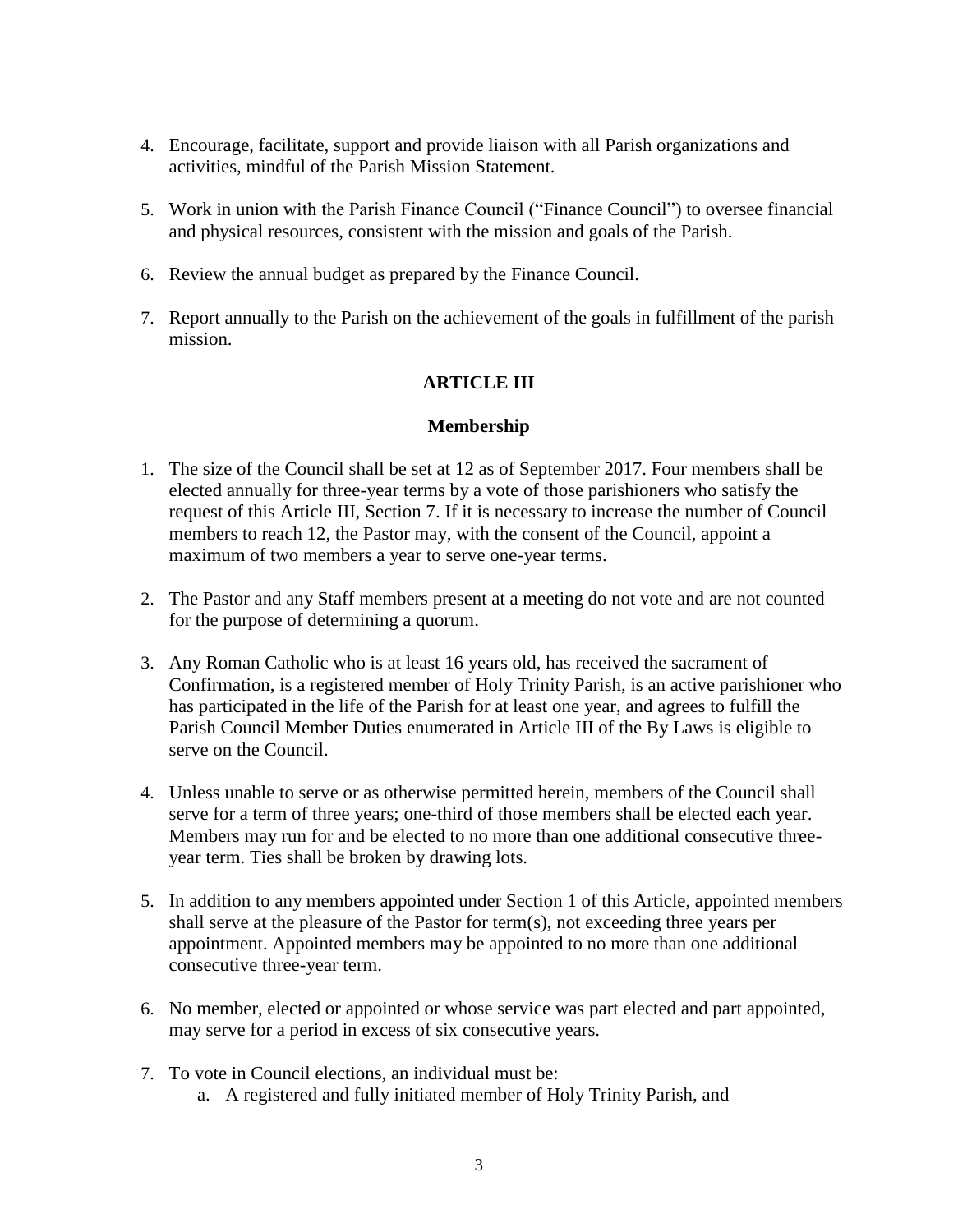- b. At least 16 years of age.
- 8. Members of the Council must resign membership on standing Council Committees, the Holy Trinity School Advisory Board, and the Finance Council. Individuals hired to the Parish Staff, their spouses and immediate family members, must resign membership on the Council and its Committees, the Holy Trinity School Advisory Board, and the Finance Council.
- 9. Any member of the Council may resign by filing a written resignation with the Pastor and Council President. A member may be removed for just cause by a two-thirds vote of all members.
- 10. Should an elected member be unable to serve the remainder of a term, that member shall be replaced by the highest vote-earning candidate not elected in the most recent election. If there are no such candidates, the Pastor may, with the consent of the council, appoint a successor to serve the remainder of the term, notwithstanding anything in this Article III.

# **ARTICLE IV**

## **Officers**

- 1. The elected officers of the Council shall be the President and Vice President. An officer elections committee, consisting of outgoing Council members as needed, shall have the responsibility to nominate the elected officers for the following year, soliciting selfnominations and input from all Council members. The elected officers shall be elected by the Council to serve for a period of one year. Officers may serve a maximum of two consecutive terms, or until a successor is elected, but for no longer than four months from the expiration of the regular term.
- 2. The President shall preside over meetings and perform such other duties as provided for in the By Laws or placed upon the office by the Council. In the event of the President's absence from a meeting, the Vice President shall preside. In the absence of both officers, a temporary presiding officer shall be appointed by the vote of a majority of the members present.
- 3. Should the office of President become vacant, the Vice President shall succeed for the unexpired portion of the term. Should the office of Vice President become vacant, the Council shall, by majority vote elect a successor at the next meeting after notification that such office is vacant.

# **ARTICLE V**

# **Executive Committee**

The Executive Committee of the Council shall consist of the Pastor, the President, and the Vice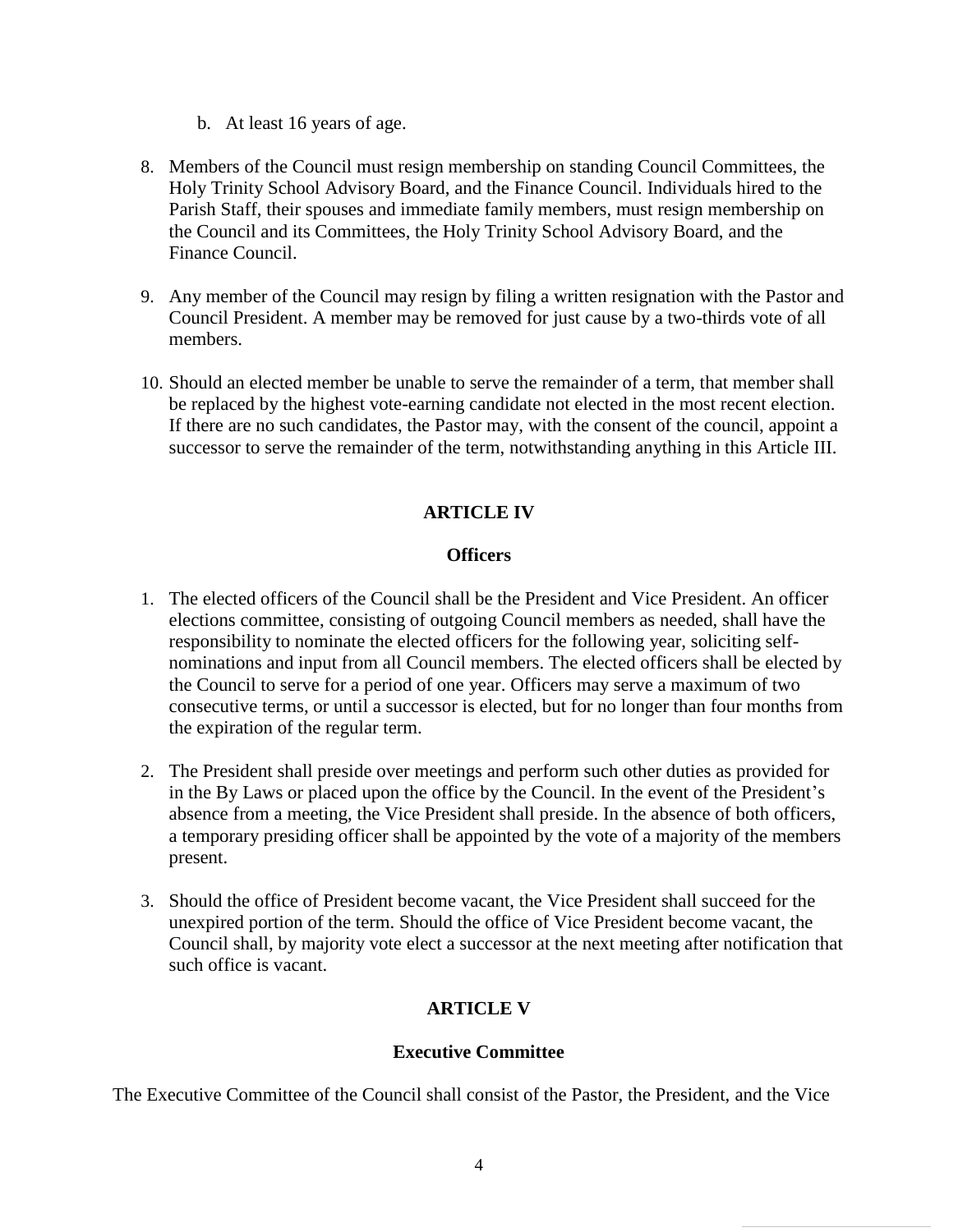President. The Pastor and any Staff members present at a meeting do not vote and are not counted for purposes of determining a quorum. The Executive Committee shall perform the duties provided for in the By Laws.

# **ARTICLE VI**

### **Meetings**

- 1. Council meetings shall be held at least nine times per year on the third Wednesday of each month from September through June, or as otherwise scheduled by the Executive Committee. Additional meetings shall be called by the Pastor, the President, the Executive Committee, or by any five members of the Council.
- 2. A quorum is required for all meetings and shall consist of a simple majority of the Council members currently serving at the time of the meeting. Members unable to attend three meetings per year are encouraged to re-evaluate their membership on the Council. Members should notify the President in advance if they know they will not be able to attend a meeting.
- 3. Regular meetings of the Council shall be open to all members of the Parish. Executive sessions (i.e., meetings closed to persons other than Council members) of the Council may be called by the Pastor, the President, the Executive Committee, or by any five members of the Council.
- 4. Time, place, and major agenda items for Council meetings will be announced through the Parish communication channels prior to the meeting.

# **ARTICLE VII**

### **Amendments**

- 1. Amendments to this Constitution may be submitted in writing to the Executive Committee of the Council by any Council member. The Executive Committee shall consider the submission before bringing it to the Council.
- 2. All Council members shall be notified of the proposed amendment in writing, in advance of the next regular meeting of the Council. The proposed amendment shall be considered in accordance with the provisions of Article IV of the By Laws. The proposed amendment may not be accepted or rejected at the first meeting at which it is presented.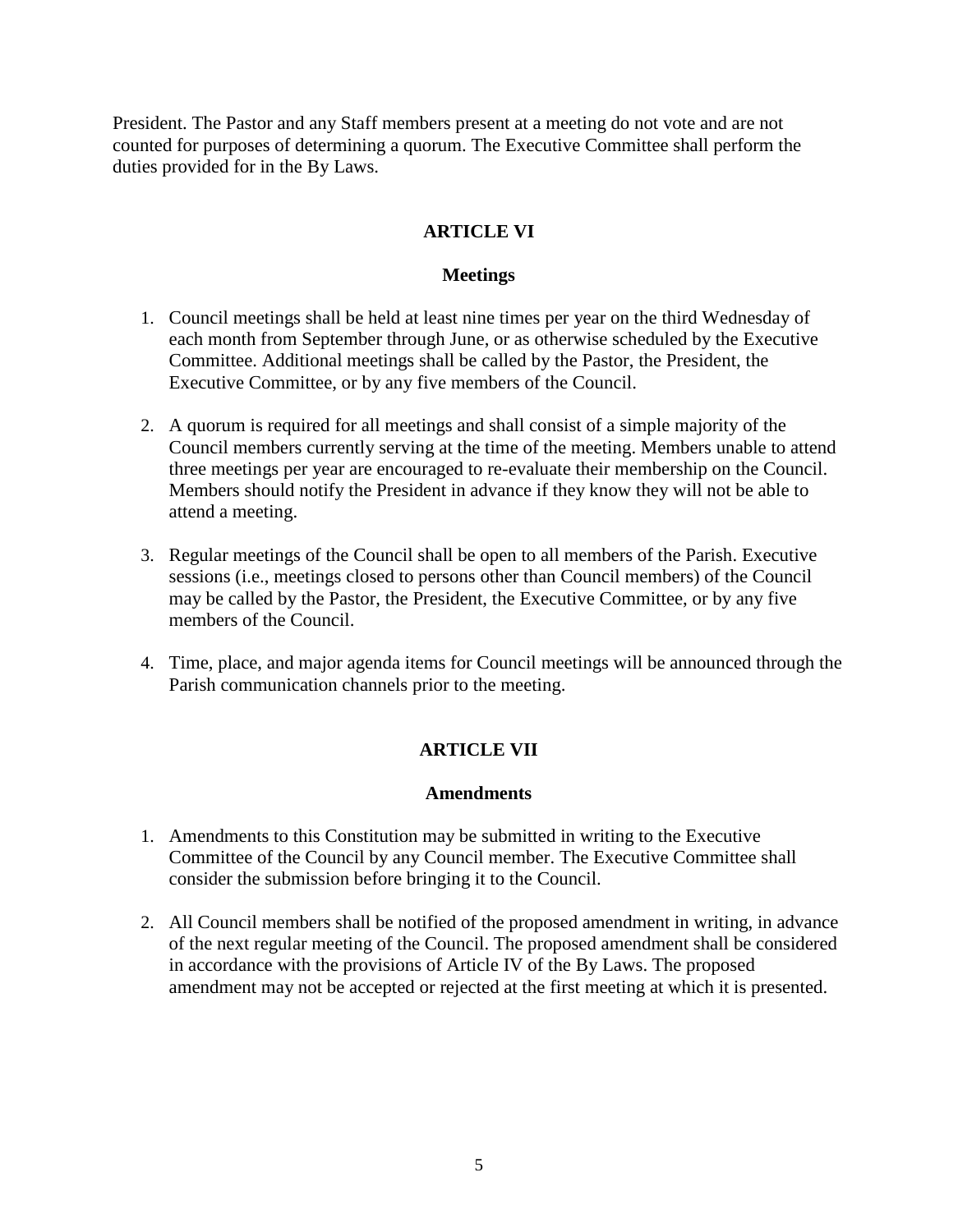# **BY LAWS**

# **ARTICLE I**

# **Officers' Duties**

- 1. The President shall:
	- a. Preside at all meetings of the Council.
	- b. Serve as ex-officio member of all Standing Committees of the Council, except the Nominating and Elections Committees.
	- c. Distribute the minutes of all Council meetings to Council members, as well as provide minutes to the Executive Committee within five days prior to the next Council meeting.
	- d. Prepare all correspondence required by the work of the Council.
	- e. Maintain a current directory of all Council members.
	- f. Distribute the agenda and supporting materials for all meetings, to be received at least five days prior to each meeting.
	- g. Transmit to the Pastor for maintaining, all official records related to Council and Council Committee proceedings.
- 2. The Vice President shall:
	- a. Assume the duties of the President in the absence or inability of the President to carry out the functions of that office.
	- b. Perform other duties as may be delegated by the President.

### **ARTICLE II**

### **Executive Committee Duties**

The Executive Committee shall:

1. Serve as the Planning and Steering Committee of the Council.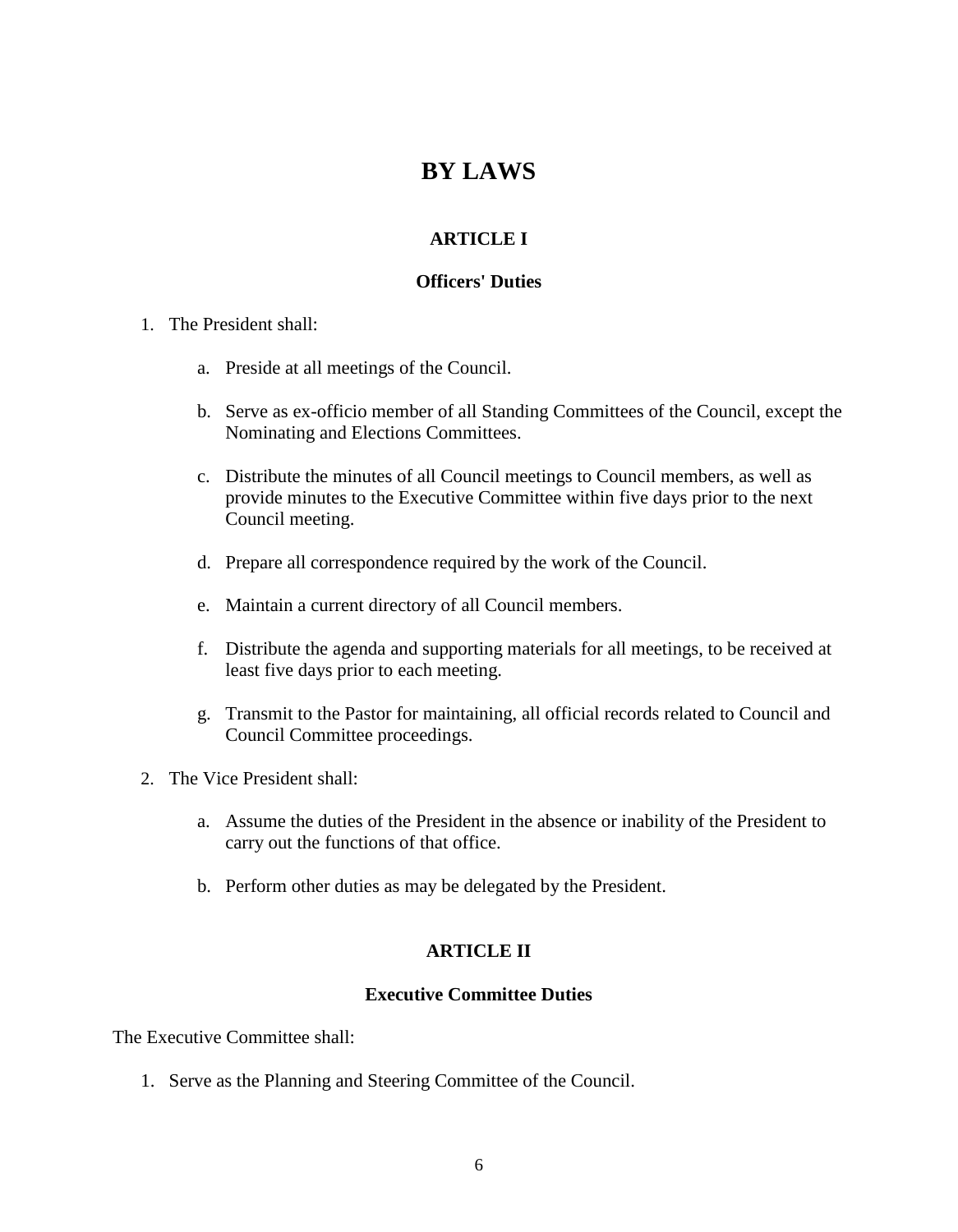- 2. Confirm the Chairs of all Standing and Ad Hoc Committees in consultation with each Committee.
- 3. Annually, hold an orientation session for newly elected Council members prior to the first meeting of the Council year.
- 4. Act on behalf of the Council, as necessary, between regular Council meetings, subject to ratification by the Council at its next meeting.

# **ARTICLE III**

# **Parish Council Member Duties**

Members of the Council shall:

- 1. Advise and assist the Pastor in exercising leadership through planning, setting goals and priorities, coordination, motivation, support and evaluation and participate with other Council members in other ongoing formation programs that are designed to deepen their understanding of Jesuit identity and mission and the ways of proceeding that are appropriate to the Council; participate in scheduled Council meetings as faithfully as possible; and observe or otherwise participate in Parish activities and ministries so as to be familiar with the Parish's efforts to be faithful to its identity and to carry out its Mission.
- 2. Be assigned as ex officio members of each Council Committee. In this capacity, members shall:
	- a. Attend Committee meetings, and provide regular updates to the Council on significant developments in the Committee's work.
	- b. Guide the discussion, on behalf of the Council, in response to the Committee's annual report.
	- c. Participate in the Committee's development of budget priorities, and lead the Council's discussion of those priorities.
	- d. Keep the Committee informed of developments at Council meetings and of initiatives by the Pastor.

When requested (generally before September 1) provide to the President, a list of the three Committees, in order of preference, on which the Member desires to serve. The Executive Committee will determine Committee assignments, taking into account Member preferences, and announce the assignments at the September Council meeting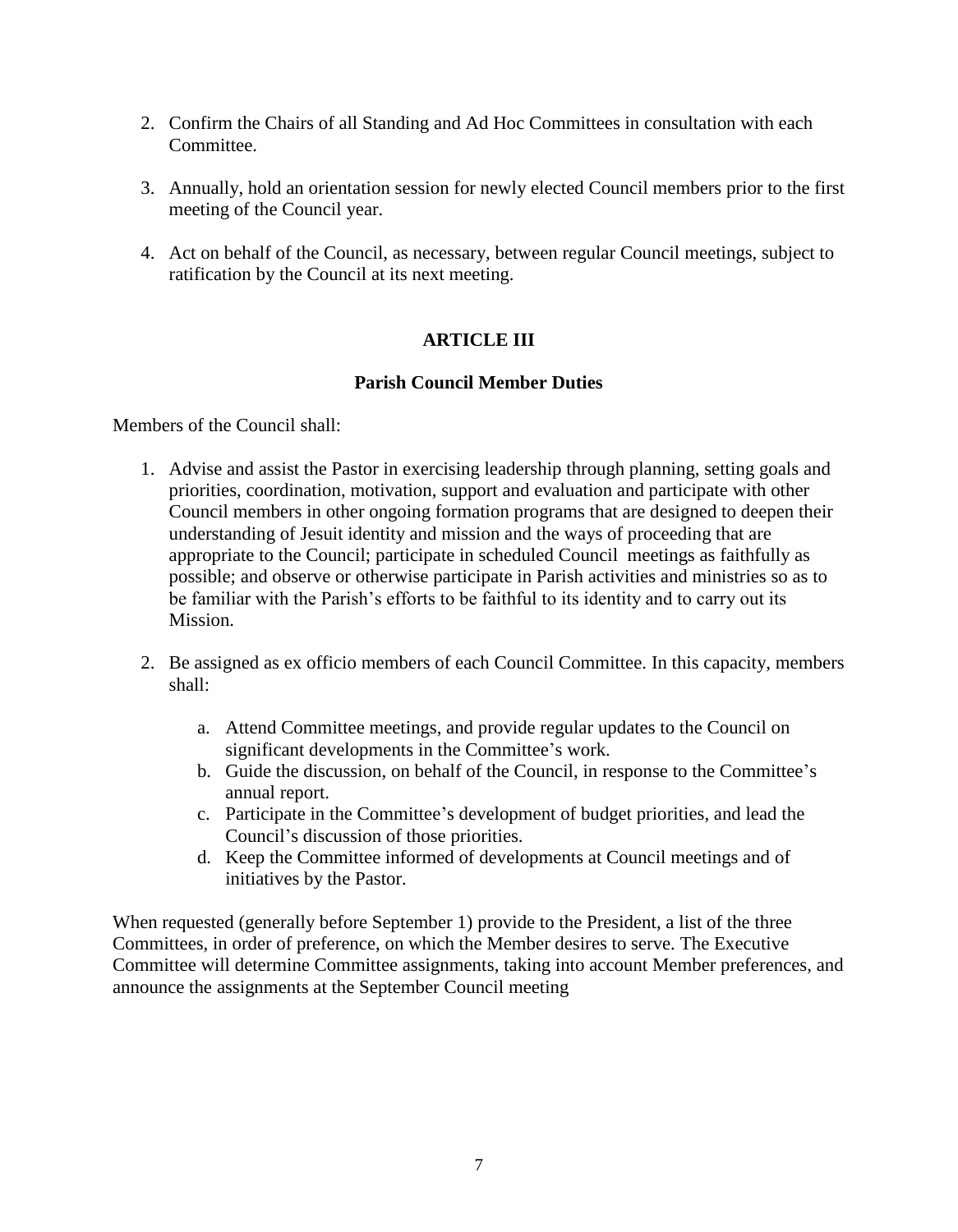### **ARTICLE IV**

### **Way of Proceeding**

The Council, as a community of faith, should always be prayerful and discerning. Council members shall participate with an open heart and mind, coupled with a willingness to listen to and follow the guidance of the Spirit, which may be expressed through other Council members. Council members shall follow and practice the Ignatian presupposition. The way of proceeding of the Council should be to form a consensus, when at all possible, that embodies Ignatian spirituality and deliberates through communal discernment. Failing consensus on a question, the Council shall reach decisions by a two-thirds majority vote of Council members present. The Executive Committee shall be governed by the same Way of Proceeding.

### **ARTICLE V**

#### **Order of Business**

Meetings will adhere to the following schedule:

- 1. Call to order
- 2. Opening prayer
- 3. Parishioner Open Forum (first 15 minutes)
- 4. Approval of previous meeting's minutes
- 5. Pastor's Report
- 6. Agenda items
- 7. Closing prayer
- 8. Adjournment

### **ARTICLE VI**

### **Committees**

Committees are established in accordance with the Constitution and By Laws of the Council and the Mission Statement of Holy Trinity Parish:

1. Standing Committees -- Standing Committees are established to assist in carrying out the Mission, goals, needs and policies of the Parish. The Committees are responsible for advising and assisting Parish Staff to coordinate, implement and evaluate programs and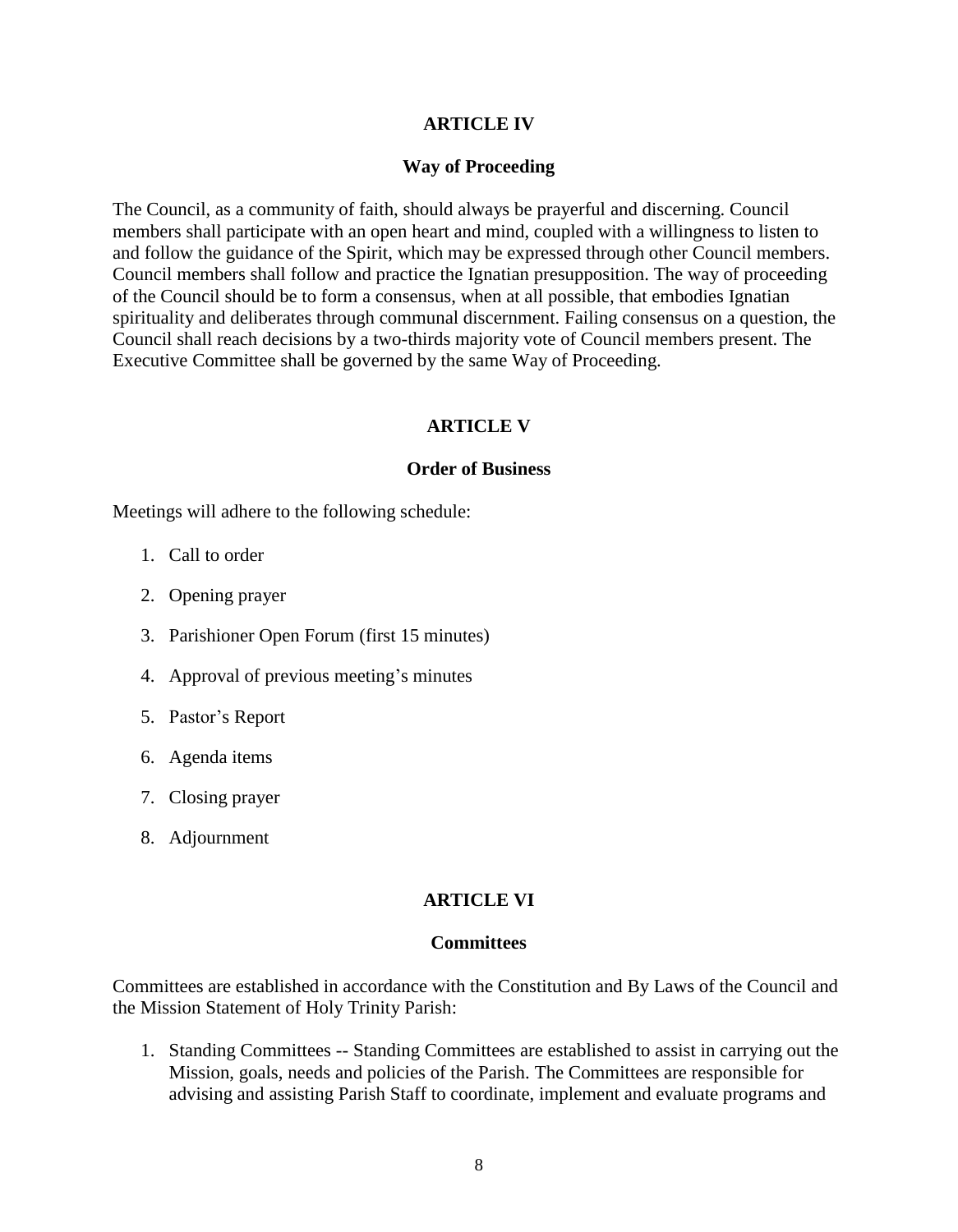activities in their respective areas. The Pastor will assign a member of the Parish Staff to each Committee to guide and assist the work of the Committee. Reports on Committee activities are communicated to the Council annually by the Committee Chairs and Parish Staff.

- 2. Ad Hoc Committees are established by the President, with the approval of the Council. The Executive Committee shall appoint members of Ad Hoc Committees.
- 3. Membership
	- a. Qualifications for Members
		- i. Must be a registered parishioner at least one year prior to taking as opposed to running for office.
		- ii. Must be willing to make a commitment to carry out the duties of the position. Minimally, this means attending meetings, taking on assignments, and making the required time for the commitment.
		- iii. The majority of members of any Committee shall be confirmed Roman Catholics.
		- iv. In addition, individual Committees may set specific qualifications for membership.
	- b. Qualifications for Chairpersons
		- i. Must be a confirmed Roman Catholic.
		- ii. Must have completed at least one year of membership on the Committee.
	- c. Composition of the Committee
		- i. Committees shall consist of three or more at-large members, depending upon the needs of the Committee.
		- ii. Each Committee will have at least one Council member who will serve as an ex officio member.
	- d. New members
		- i. Any person who wishes to serve and meets the qualifications for membership set forth in Article VI.3.A of these By Laws, may serve on a Committee.
		- ii. Members are selected by the Committee annually.
		- iii. Council members are assigned as ex officio members by the Executive Committee of the Council.
		- iv. Staff members are assigned by the Pastor.
	- e. Committee Chairs Chairs are nominated by the Committee members, and confirmed by the Executive Committee of the Council.
	- f. Terms of Service
		- i. Committee Chairs serve one year, with a maximum of two consecutive one-year terms. Committees are encouraged to consider a system in which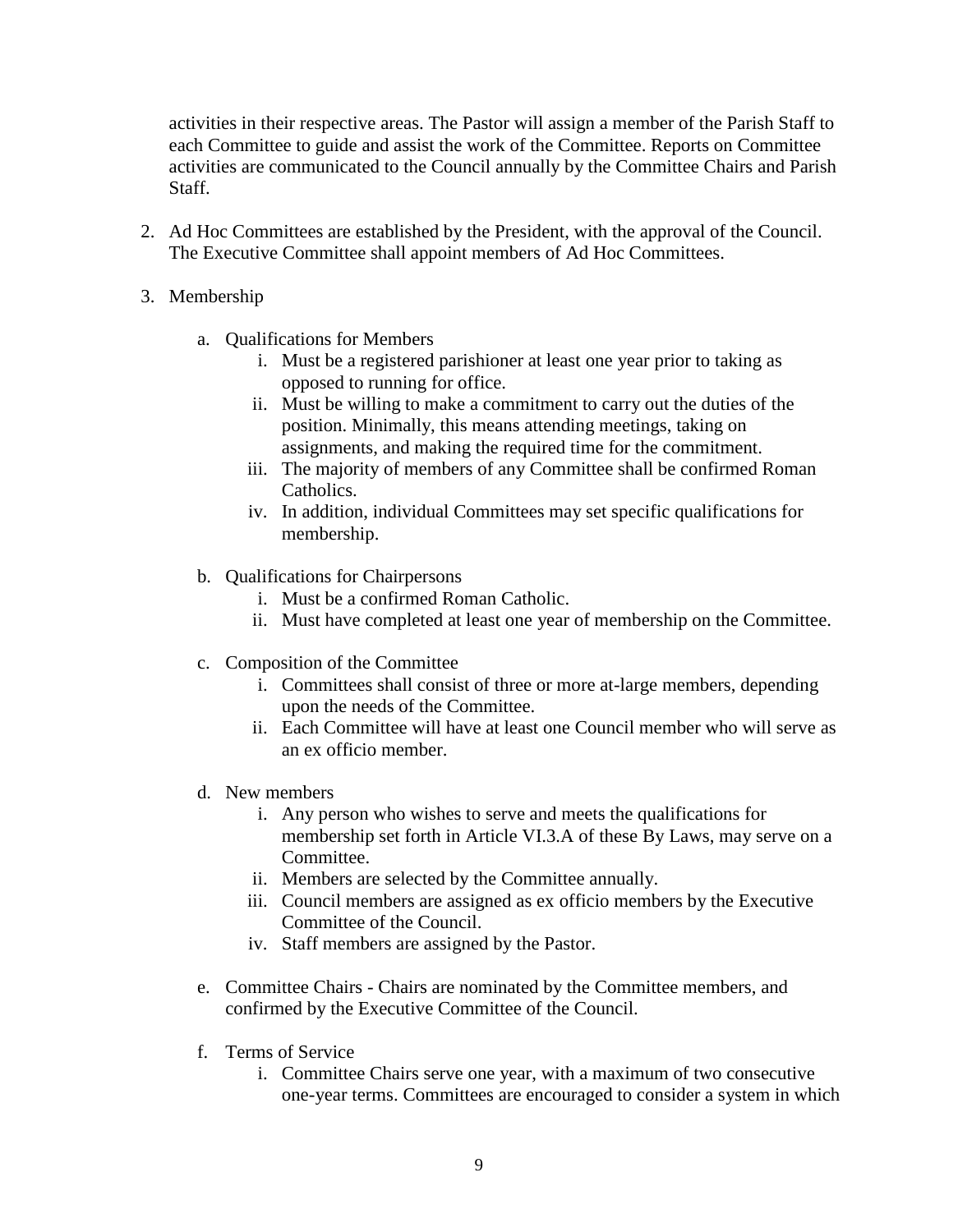a Chair-Elect serves a one-year term and then becomes Chair after that year for a term of one year.

- ii. Chairs of Committees are responsible for seeing that appointments are made in a timely fashion, and members receive an orientation to the functions of the Committee, including a packet containing a copy of the Constitution and By Laws of the Council, the Mission Statement of Holy Trinity Parish.
- iii. Members are expected to serve three years.
- iv. Council members are assigned as ex officio members for one year, a term that may be renewed once if deemed necessary by the Executive Committee.
- v. Parish Staff members are assigned annually by the Pastor. Staff members are expected to attend all meetings of their assigned Committees.
- 4. Committee Meetings
	- a. Meetings are open to all parishioners as observers.
	- b. Parishioners wishing to speak at a meeting must notify the Chair of the Committee one week prior to the meeting.
	- c. Meeting time and place will be announced through Parish communications channels.
	- d. Decision making is by consensus when at all possible.
	- e. Consensus should not immobilize a Committee, and when necessary, decisions can be made by a two-thirds majority vote of the Committee, providing a quorum is present. A quorum is defined to include a majority of the Members of the Committee.
	- f. Council and Staff members do not vote and are not counted for the purpose of determining a quorum.
- 5. Responsibilities
	- a. Participates in the preparation of the annual budget and program priorities, in collaboration with Parish Staff.
	- b. Provides a forum for receiving parishioners' interests and concerns regarding programs and activities, and recommends appropriate changes to the Parish Staff and the Council in response to these issues.
- 6. Mission and Responsibilities of Individual Committees
	- a. Committee on Ignatian Spirituality and Jesuit Identity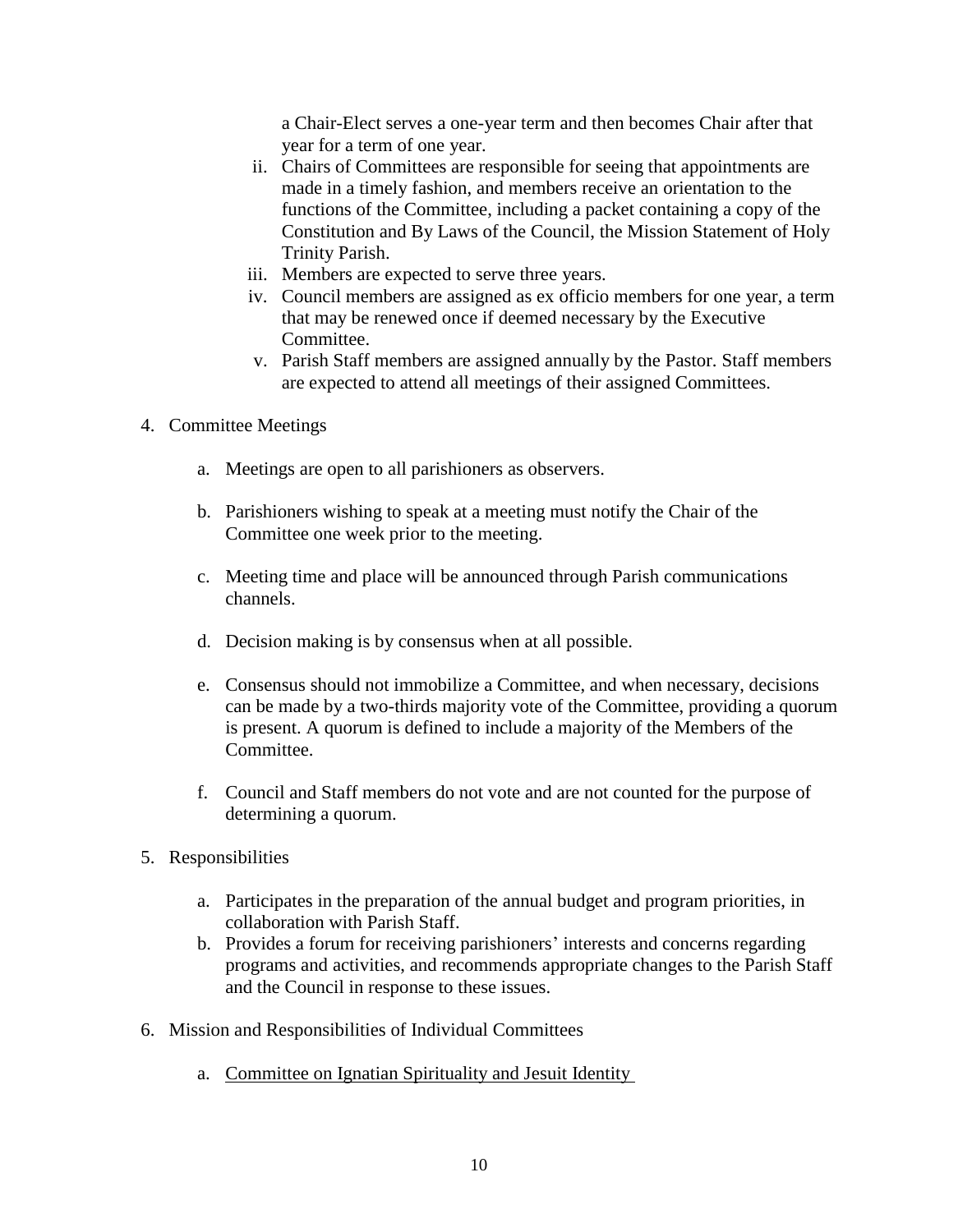- i. Mission: To foster Ignatian spirituality and identity within Holy Trinity and to educate parishioners and staff on Ignatian principles, Jesuit traditions, and what it means to be a Jesuit parish
- ii. Responsibilities:
	- 1. Advise and assist the Pastoral Associate for Ignatian Spirituality in the promotion, coordination, implementation, and evaluation of the practice of Ignatian spirituality in the Parish.
	- 2. Report to the Council Parish activities that support the priorities of the Society of Jesus and mission plan of the Maryland Province.
- b. Communications Committee
	- i. Mission: To facilitate communications that encourage greater involvement by parishioners in programs and activities.
	- ii. Responsibilities: The Committee provides advice and guidance to the Parish leadership and staff on communications and related technologies across print, digital and other media.
- c. Development and Stewardship Committee
	- i. Mission: To provide advice and counsel to the Director of Stewardship/Development and the Pastor on issues regarding planned giving, Annual Pledge, and other Parish-wide fundraising activities, as well as promotion of parishioner's time and talent to encourage stewardship as "a way of life."
	- ii. Responsibilities:
		- 1. Provide technical assistance to Parish Staff regarding undertaking and implementing planned giving programs, pledge programs, and Parish-wide fundraising initiatives.
		- 2. Develop strategic goals and objectives for fundraising initiatives.
		- 3. Advise on the development of communication materials for Parish fundraising activities.
		- 4. Provide advice on the development of appropriate reports for the Finance Council and the Council.
- d. Education Committee
	- i. Mission: To provide opportunities for the lifelong education and spiritual formation of all members of the Parish community through reflection, prayer, study, and dissemination of information.
	- ii. Responsibilities:
		- 1. provide for the religious education and sacramental preparation of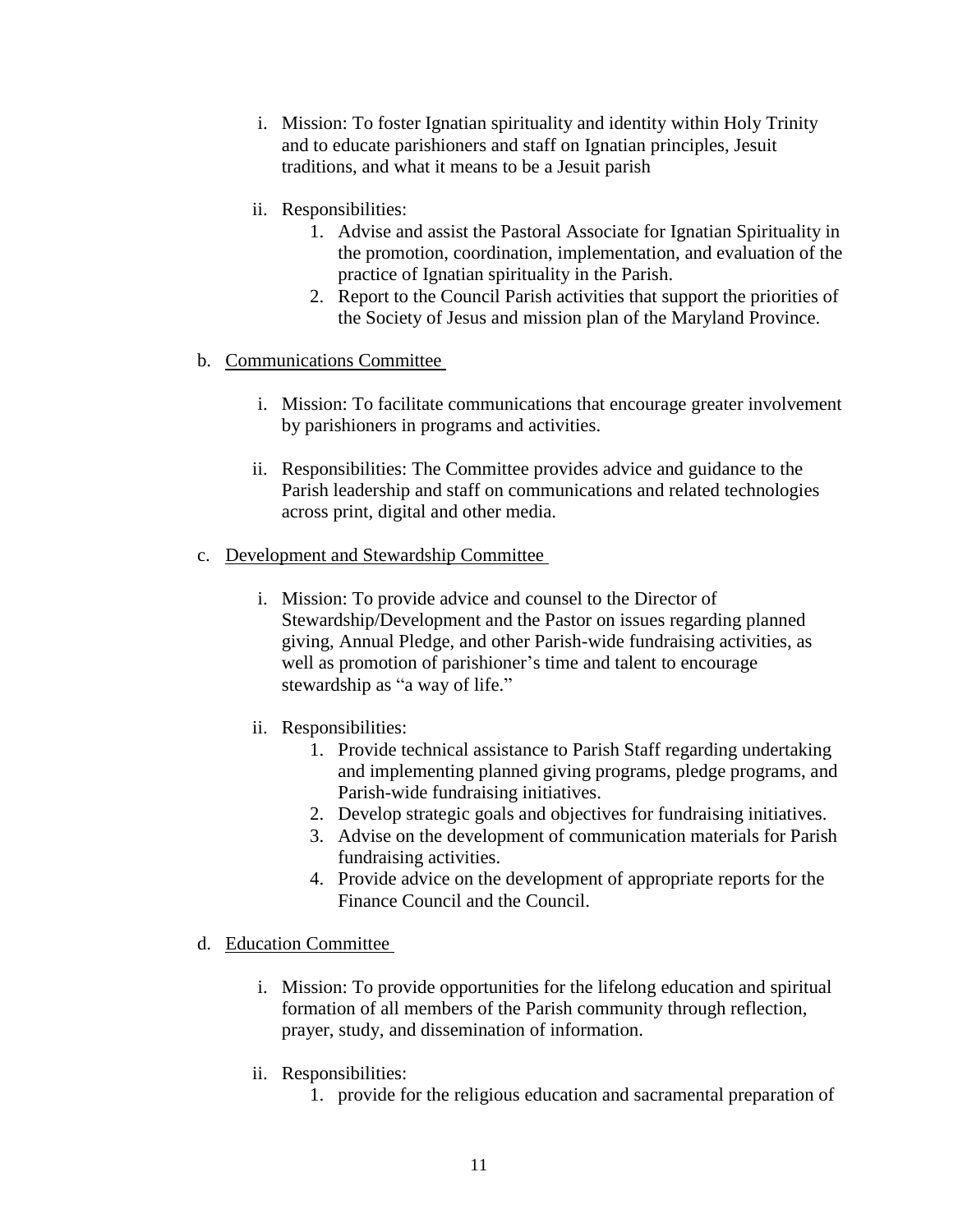- 2. children, youth and adults.
- 3. recommend priorities, budgets, and models for religious education.
- 4. establish criteria and assists in ongoing evaluation of religious education
- 5. working with the Communication Committee, disseminate additional educational information
- 6. advise the Council on the status of educational activities with the Parish
- e. Facilities Committee
	- i. Mission: To oversee the use, condition and maintenance of the Parish's buildings and grounds.
	- ii. Responsibilities:
		- 1. In coordination with the Parish Administrator for Facilities, monitor the use and condition of parish buildings and grounds,
		- 2. and make recommendations regarding the maintenance, repair, and improvements of these facilities.
		- 3. Develop plans for maintaining the long-term stability of all properties, including structural soundness, and the preventive care of electrical, plumbing, heating and air-conditioning systems.
		- 4. Monitor implementation of such plans.
		- 5. Advise the Council, and advise and assist the Parish Administrator for Facilities, on specific projects involving Parish facilities.

### f. Parish Life Committee

- i. Mission: To promote and enhance the community life of the Parish, and to serve as a source of assistance to Holy Trinity parishioners in need.
- ii. Responsibilities:
	- 1. Integrate new parishioners into the Parish through welcoming and orientation.
	- 2. Provide advice to the Pastor, Parish staff, and the Council on the development of programs and volunteer services to address the special needs of parishioners.
	- 3. Provide volunteers, as needed, to assist with specific tasks for Committees of the Parish, the Pastor, or the Parish Staff.
	- 4. Plan special events for the Parish.
	- 5. Develop a Parish network based on neighborhood groups of parishioners to build community and serve as a source of assistance to Holy Trinity parishioners in need.
	- 6. Assist the Pastor in overseeing Parish-specific programs and activities that are not the responsibility of another Standing Committee.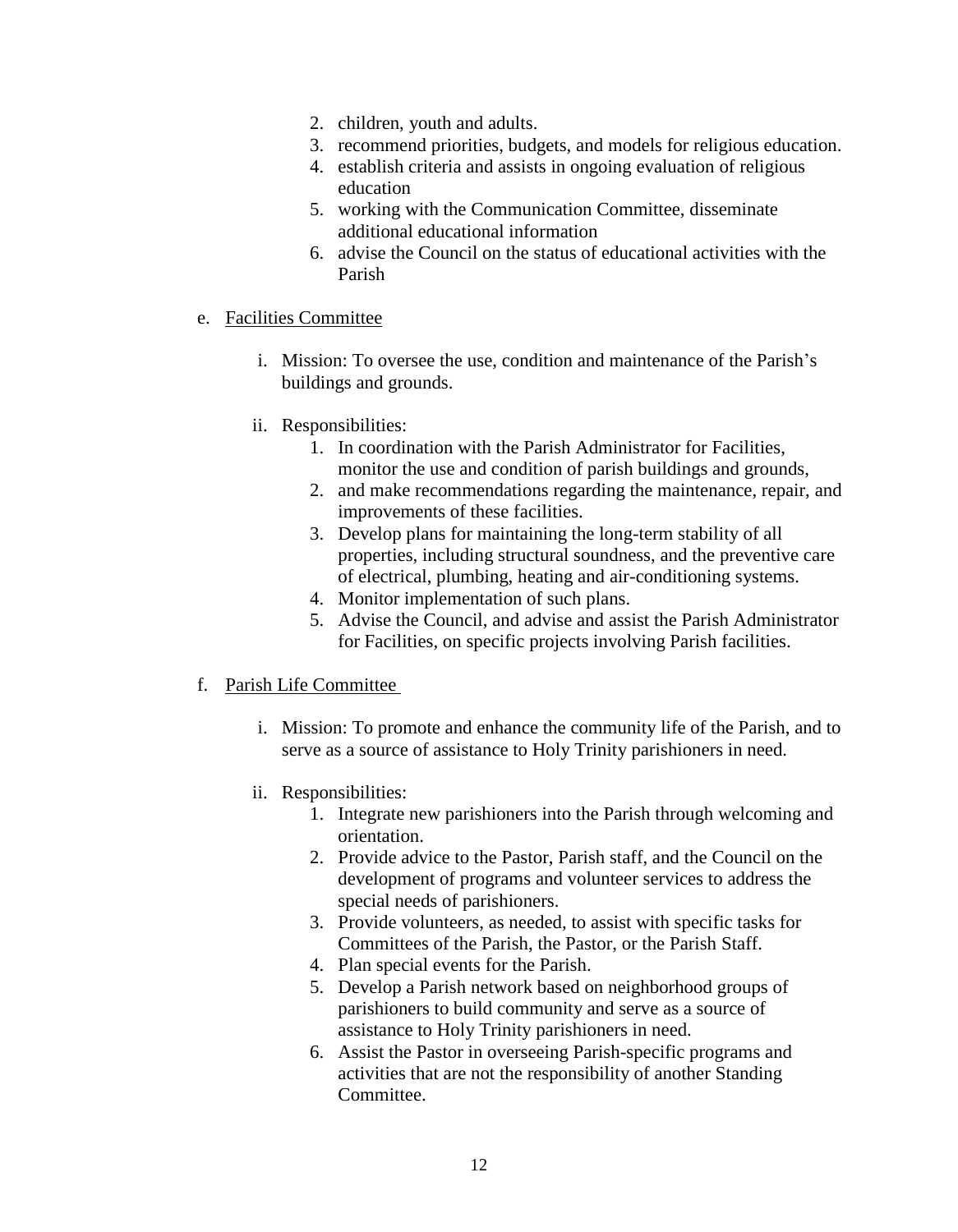## g. Social Justice Committee

- i. Mission: To inform and educate parishioners about the social-justice needs in various communities, both local and the world at large; to provide concrete ways and means by which those needs can be met; and to promote Catholic social teaching.
- ii. Responsibilities:
	- 1. Encourage volunteering and links parishioners with volunteer opportunities.
	- 2. In consultation with the Council and the Pastoral Associate for the Social Justice Ministry, recommend allocation of the Parish tithe to groups who share the principles of Catholic social teaching
	- 3. Promote, within the Parish, the message of the value and dignity of human life in all conditions and stages, and disseminate information to parishioners on activities, programs and events.
	- 4. Provide information for, and educates, parishioners on socialjustice issues
	- 5. Report to the Council annually on its activities.
- h. Worship Committee
	- i. Mission: To promote the Parish's liturgical, sacramental and spiritual life celebrations and programs in conjunction with the Pastoral Directors of Liturgy, Religious Education and Music, and to encourage full participation in the liturgical life of the Parish
	- ii. Responsibilities:
		- 1. Advise the Pastor and the Council on the Parish's involvement in, and experience of, liturgy, and on current developments in Catholic liturgy
		- 2. Promote liturgical education and catechesis among parishioners
		- 3. Attend to the needs of the various groups involved in the development of the Parish experience of worship
		- 4. Facilitate Parish-wide liturgical collaboration and planning

# **ARTICLE VII**

# **Amendments**

- 1. Amendments to these By Laws may be submitted in writing to the Executive Committee of the Council by any Council member.
- 2. All Council members shall be notified of the proposed amendment, in writing, 10 days in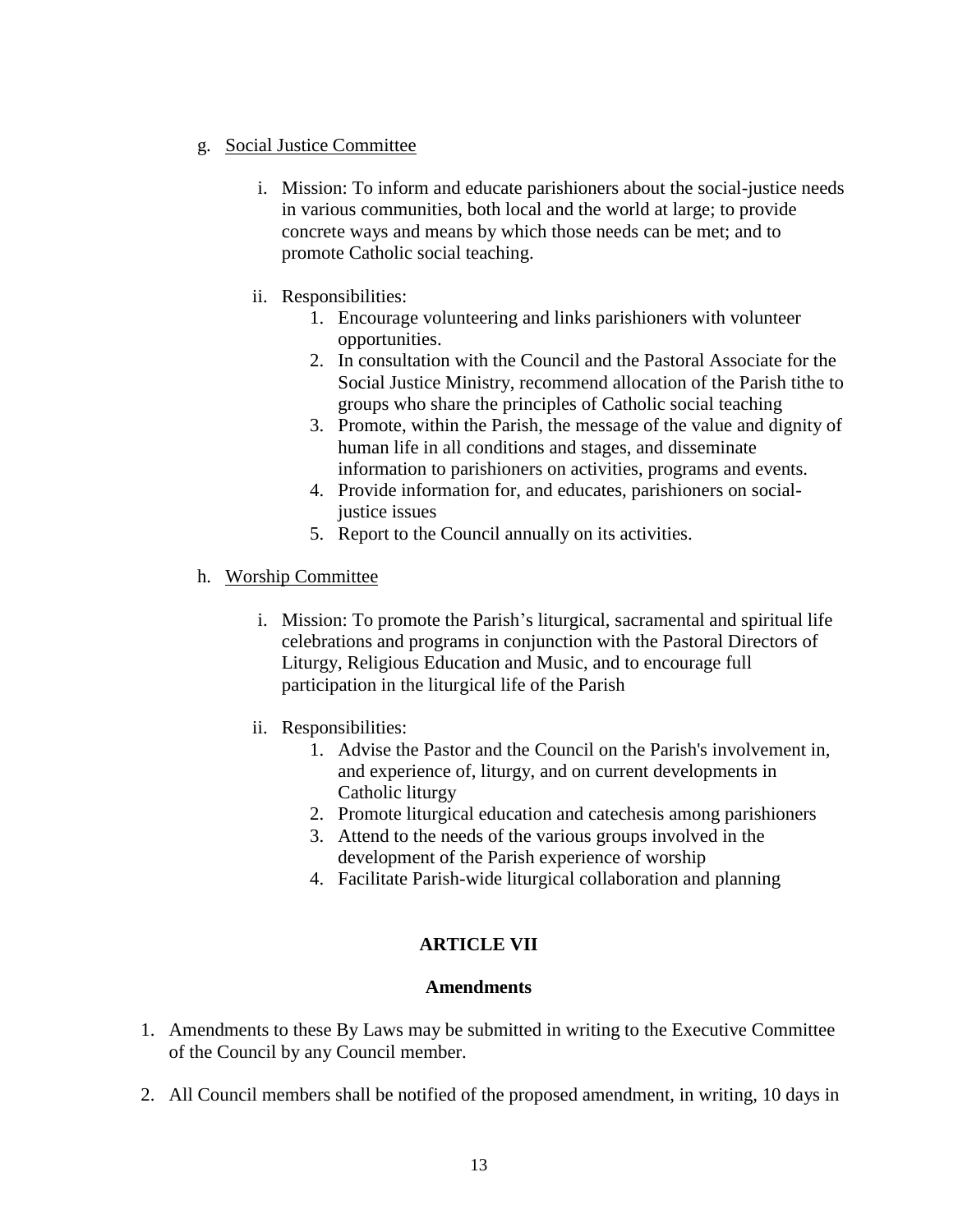advance of the next regular meeting of the Council. The proposed amendment shall be considered in accordance with the provisions of Article IV of the By Laws. The proposed amendment may not be accepted or rejected at the first meeting at which it is presented.

# **ARTICLE VIII**

### **Council Election Procedure**

- 1. Council elections will be held annually each spring. Terms run for three years, unless otherwise specified by the Council, beginning September 1, in the calendar year of election, running through August 31, at the end of the three-year term.
- 2. Before parishioners' names will be placed on the election ballot as candidates:
	- a. the Council will timely publicize the qualities of effective Council members (see below) and will invite parishioners to consider whether they possess these qualities and want to be considered for the Council;
	- b. parishioners will be invited to participate in an information session in which current members will further explain the identity and role of the Council and its "way of proceeding" as described in Article IV of these By Laws; and following the information session, parishioners expressing interest will submit their names and other appropriate information about themselves to the Council for inclusion on the election ballot;
	- c. each prospective candidate for election to the Council must agree to serve the term, to comply with Article III, Section 8, of the Constitution with respect to other memberships, and to affirm that the prospective candidate has the qualities of an effective Council member:
		- i. engages in regular personal prayer;
		- ii. has been an active parishioner, involved in the life of the Parish for at least one year;
		- iii. pledges to worship with the Parish community at Sunday Eucharist as often as possible, to participate in some Parish ministry, and to support the Parish financially;
		- iv. participates in Parish-sponsored retreats, prayer programs, or events;
		- v. is capable of thinking broadly and strategically and without uncontrolled bias, and has a mind and heart open to the "magis," that is, what is for the greater good;
		- vi. is willing to serve as a Council member for at least three years.
- 3. Newly elected Council members will be invited to attend the June Council meeting as observers, as well as participate in the annual orientation session.
- 4. Between the date the elections are completed and the June Council meeting, the Executive Committee, upon soliciting self-nominations and input from all Council members, shall convene and nominate Council officers for the following year. At the